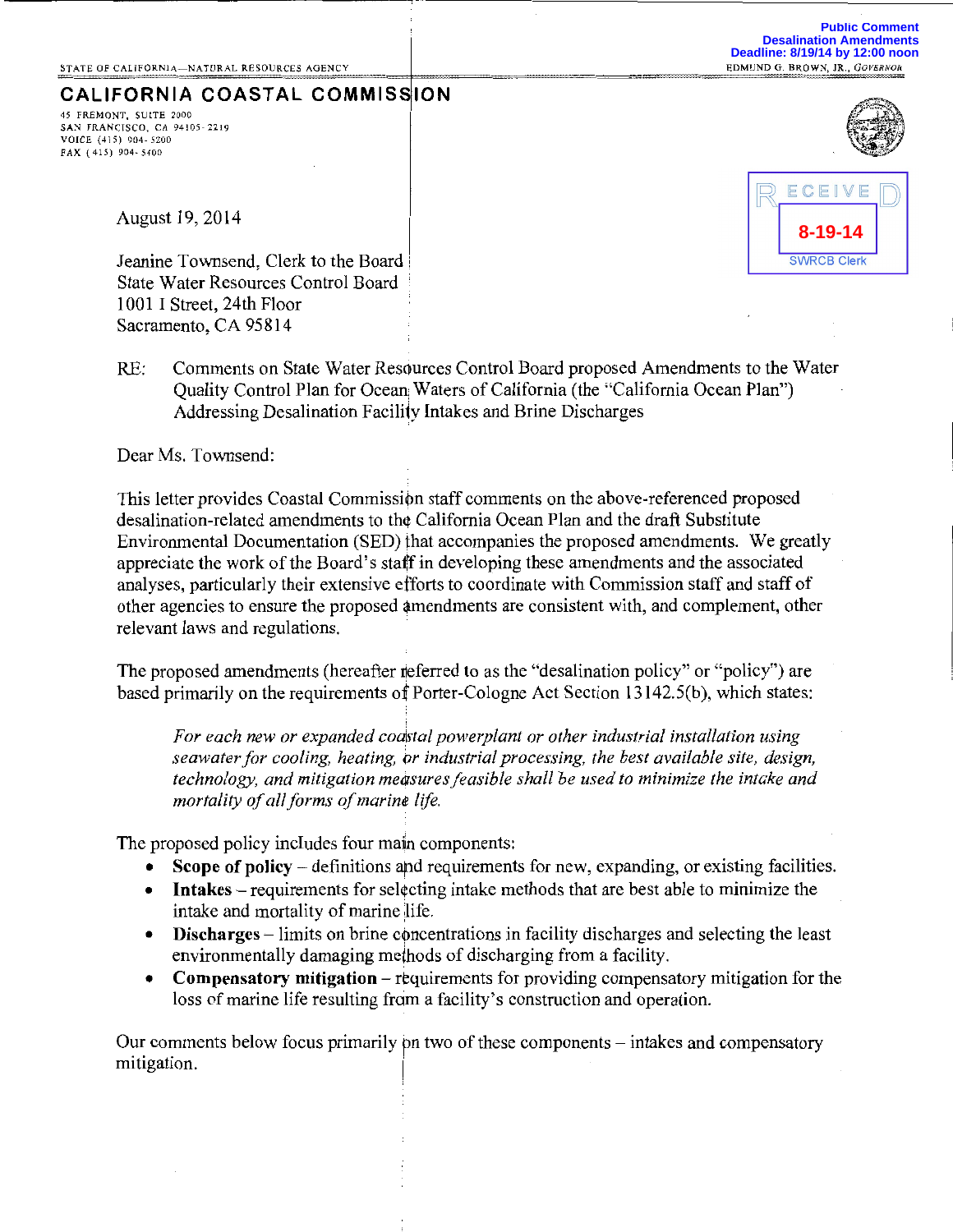*Coastal Commission staff comment letter re: proposed Ocean Plan amendment August 19, 2014* 

#### **GENERAL COMMENTS-- INTAKES**

**1)** Use of subsurface intakes: We concur with the policy's conclusion that subsurface intakes are the preferred technology and that surface intakes are to be permitted only where subsurface intakes are determined to be infeasible. This approach is consistent with the requirement of Porter-Cologne Act Section  $13142.5(b)$  to use all feasible means to minimize the intake and mortality of marine ife and is also consistent with the approach the Coastal Commission has taken to implement Coastal Act Section 30231, which requires that the adverse effects of entrainment be minimized to the extent feasible. Although neither of these provisions specify the use of subsurface intakes, the analysis required for each leads first to consideration of subsurface methods, since, where they are feasible, they essentially eliminate the "intake and mortality of marine life" and minimize the adverse effects of entrainment. We recognize that subsurface intakes will not be feasible in all situations, but believe the policy should emphasize subsurface intake designs as the ones that will most fully meet the requirement of Section  $13142.5(b)$ .

**2) Determining "best available site, design, technology, and mitigation measures feasible":**  The policy proposes that regional boards evaluate proposed projects by considering Section  $13142.5(b)$ 's feasibility components both individually and collectively, and then select the intake design that provides the best combination of alternatives to minimize the intake and mortality of marine life. We generally concur with this approach, though we recommend the final policy prioritize the importance of initially selecting a site or sites that will best minimize the intake and mortality, of marine life. Of all the feasibility components of Section  $13142.5(b)$ , selecting an appropriate site is the most influential towards minimizing a facility's intake and mortality of marine life. The most obvious example is choosing a site where subsurface intakes are feasible versus choosing a site where only surface intakes are feasible. No combination of the dther components- design, technology, and mitigation measures -will result in minimizing the intake and mortality of marine life as much as selecting a site where a subsurfac¢ intake can be used. In fact, several entities have already used this approach in the design of their facilities.<sup>1</sup> We recommend the policy prioritize its feasibility components so that site selection has the highest priority during the regional boards' analysis of determining Section l3142.5(b) conformity. By requiring this "weighting" of the feasibility components with emphasis on site selection, we expect the policy will lead to more facilities that have little or no intake-related marine life effects.

Additionally, and as discussed at the Board's August 6, 2014 workshop, we support efforts by the Board and other agencies to develop as part of the state's coastal mapping efforts the data layers needed to identify sites alopg the coast where subsurface intakes may or may not be feasible. We believe this could a1low better conformity to Section 13142.5(b) and would also be supportive of the state's other extensive efforts to protect marine life.

I

<sup>&</sup>lt;sup>1</sup> See, for example, the Municipal Water District of Orange County's Doheny test slant well, the California-American desalination project in Monterey County, and others.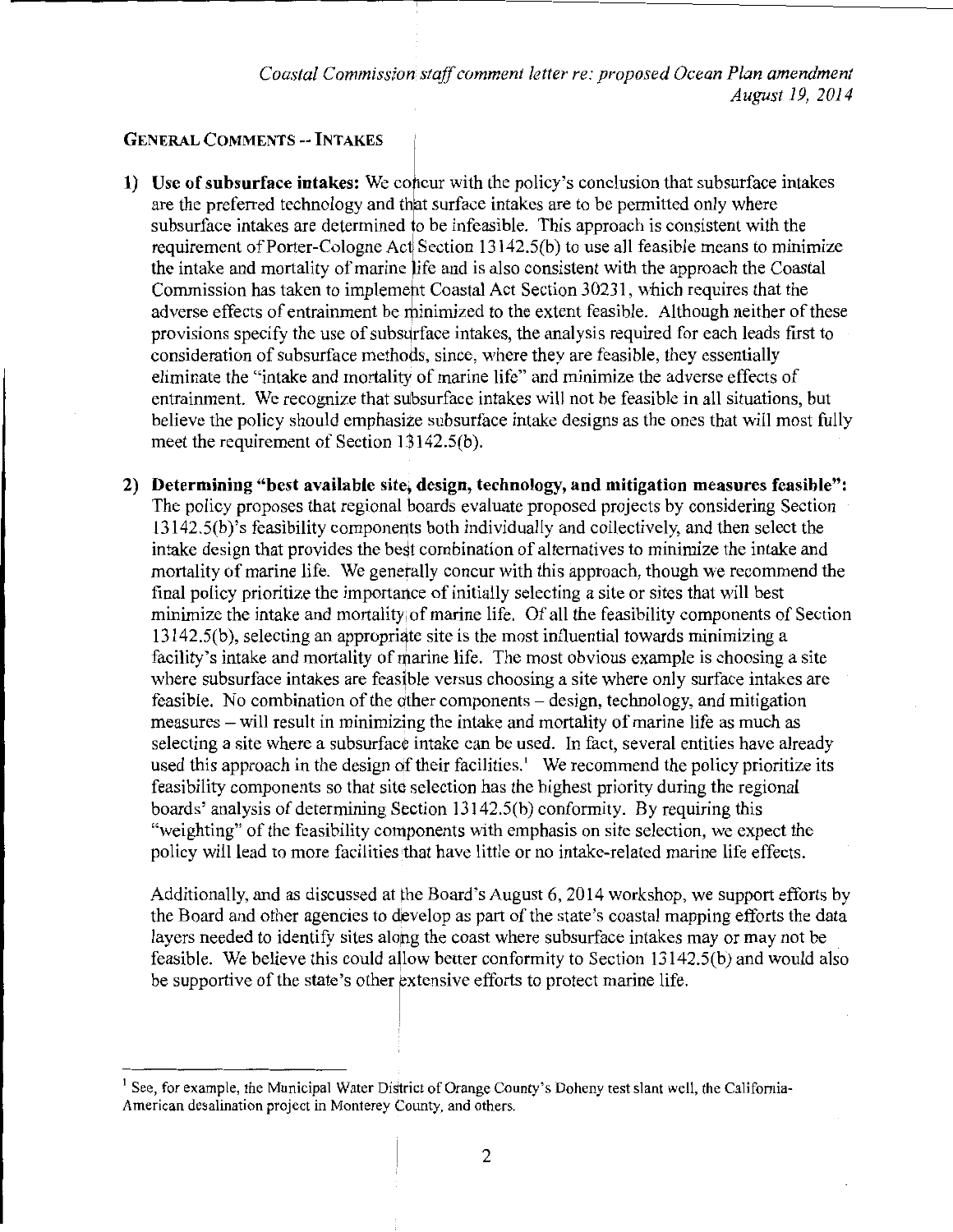## *Coastal Commission staff comment letter re: proposed Ocean Plan amendment August 19, 2014*

We also recommend that the SED's analyses of the "best available site, design, technology, and mitigation measures feasible" be modified so that they consistently apply the standard required in Section 13142.5(b) – i.e., the requirement to "minimize the intake and mortality of marine life." The analyses in the SED sometimes uses other more general standards – for example, the SED's analyses in Sections 8.4.8 and 8.4.9, which describe the options considered for selecting an intake, use standards such as a facility being "less protective" of marine life, or that the best site should "protect marine life, water quality, and the beneficial uses of ocean waters." These general standards may be appropriate to apply to other provisions of the Porter-Cologne Alct or to other components of feasibility; however, for purposes of intake selection, we recommend the policy and SED consistently apply the requirement of Section 13142.5(b) to "minimize the intake and mortality of marine life."

**3) Siting consideration – "needs" test:** Section L.2.b.(1) of the proposed policy includes as part of its site considerations a "needs" test, which would require that the identified need for water to be provided by a proposed desalination facility be consistent with any of several plans, including a county general plan, an integrated water resource management plan, or an urban water management plan. Most of these plans are very general in nature and do not provide an adequate level of detail to determine whether a particular proposed desalination facility is consistent with identified local or regional water needs.

We recommend instead that the policy be modified to require that proposed desalination facilities to be consistent with a current Urban Water Management Plan (UWMP) showing that the project and the amount of water expected from it are included as part of a water district's specifically identified Planned Water Supply Projects and Programs, required pursuant to California Water Code Section 10631(h). This section of the Water Code requires that water districts identify the specific projects they expect to rely on for future water supplies under various conditions. A project identified in this section of an UWMP generally establishes a degree of commitment, planning, and engineering by a water district that the regional boards can rely upon with greater certainty as compared to inclusion of a proposed project in the other more general planning documents listed above.

4) Screen slot size: If subsurface intakes are not feasible or do not provide the best combination of marine life benefits, the policy proposes that surface intakes be permitted, but only if screened.<sup>2</sup> We concur with the policy's requirement that any approved open water intakes be screened, though we do not have a preference for which of the three slot sizes  $(0.5 \text{ mm}, 0.75)$ mm, 1.0 mm) the Board selects. Review by the Board's expert panel and others showed that each of these screen sizes provided only a modest reduction in entrainment (see, for example, the SED at page 52). However, even these modest reductions help reduce entrainment to some degree and thereby help meet the standard stated in Porter-Cologne Act Section 13142.5(b) to minimize the intake and mortality of marine life. Nonetheless, the relatively minor benefits expected from screening suggest the policy should include a strong compensatory mitigation component, including those components described below.

 $<sup>2</sup>$  The policy also allows for an alternative to screens, as long as it meets the same level of protection as the selected</sup> screen slot size and the method is demonstrated to be effective.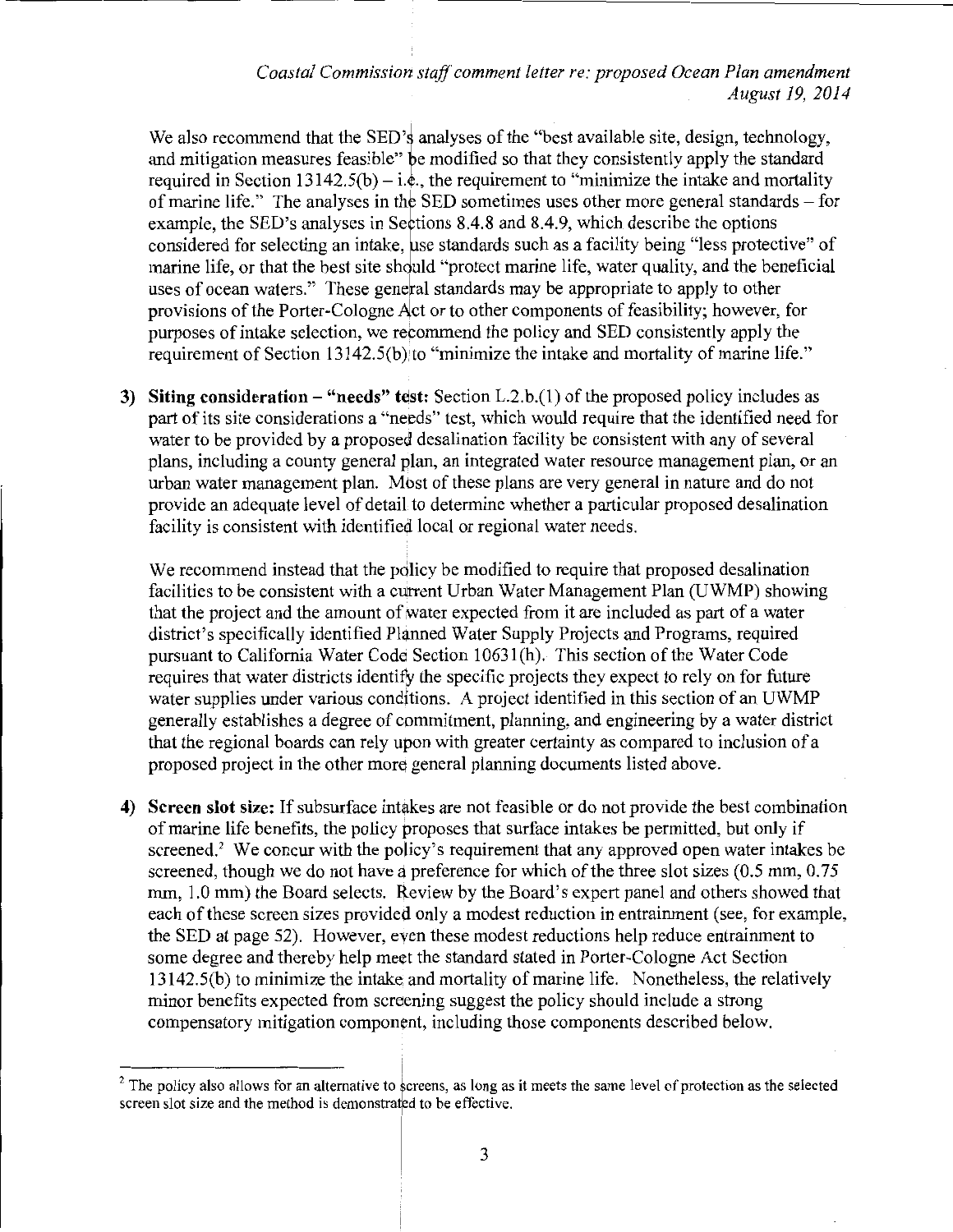5) Flow augmentation: We concur with the policy allowing facilities with subsurface intakes to use flow augmentation to reduca brine concentrations. For several reasons, however, we recommend the policy not allow facilities with open or screened intakes to use flow augmentation.

The proposed policy's Section III.L.2.d provides that facilities using screened, surface water intakes may use flow augmentation only if it provides a comparable level of protection as either wastewater dilution or multiport diffusers. The SED provides a brief description of flow augmentation and its potential benefits. However, allowing flow augmentation using screened, open intakes is inherently inconsistent with the requirement of Section 13142.5(b) to "minimize the intake and mortality of all forms of marine life." By definition, flow augmentation would increase the volume of water drawn into the intake and thereby increase the number of organisms subject to entrainment mortality. As noted above, screening the intake would only slightly reduce the overall increased intake and mortality of marine life caused by flow augmentation. Additionally, the measures described in the SED that might be used to reduce the increased entrainment mortality caused by flow augmentation  $-e.g.,$  low turbulence screw pumps, slowly mixing brine and dilution water, etc.  $-$  are entirely speculative. As stated in the SED, "there are no empirical data" showing the rate of mortality resulting from low turbulence pumps and "[t]here are no case studies or engineering designs" describing how to mix brine and dilution water to reduce mortality rates. The SED acknowledges that mortality for organisms drawn into surface intakes is essentially  $100\%$ due to any number of factors. We recognize that results of future studies may show that flow augmentation can be done in a manner that is as protective as wastewater dilution or multiport diffusers. Should that occur, the policy could then be modified to allow for such methods. However, because flow augmentation is inconsistent with the basic performance requirement of Section 13142.5(b) and because all these described methods are speculative, we recommend that proposed flow augmentation for surface intakes not be included in the current policy.

## GENERAL COMMENTS- COMPENSATORY MITIGATION

- 6) Purpose of mitigation: We concurally the policy generally requiring full mitigation for all marine life mortality resulting from desalination facility construction and operation. We also recognize that, in some cases, construction-related effects are temporary and the affected habitat is restored naturally.
- 7) Determining the type and extent of facility's marine life effects: We concur with the proposed policy's requirement that owners or operators of a facility using a surface water intake base the proposed mitigation on a Marine Life Mortality Report to be prepared using criteria identified in the policy. We also concur that the Report should be based on results of an entrainment study and analysis using the Empirical Transport Model ("ETM") and that those results be used to calculate the Area of Production Foregone ("APF") resulting from project entrainment. This approach is consistent with the studies and analyses required or relied upon over the past decade by the State and Regional Boards, the California Energy Commission, and the Coastal Commission for determining the entrainment impacts of coastal power plants and desalination facilities.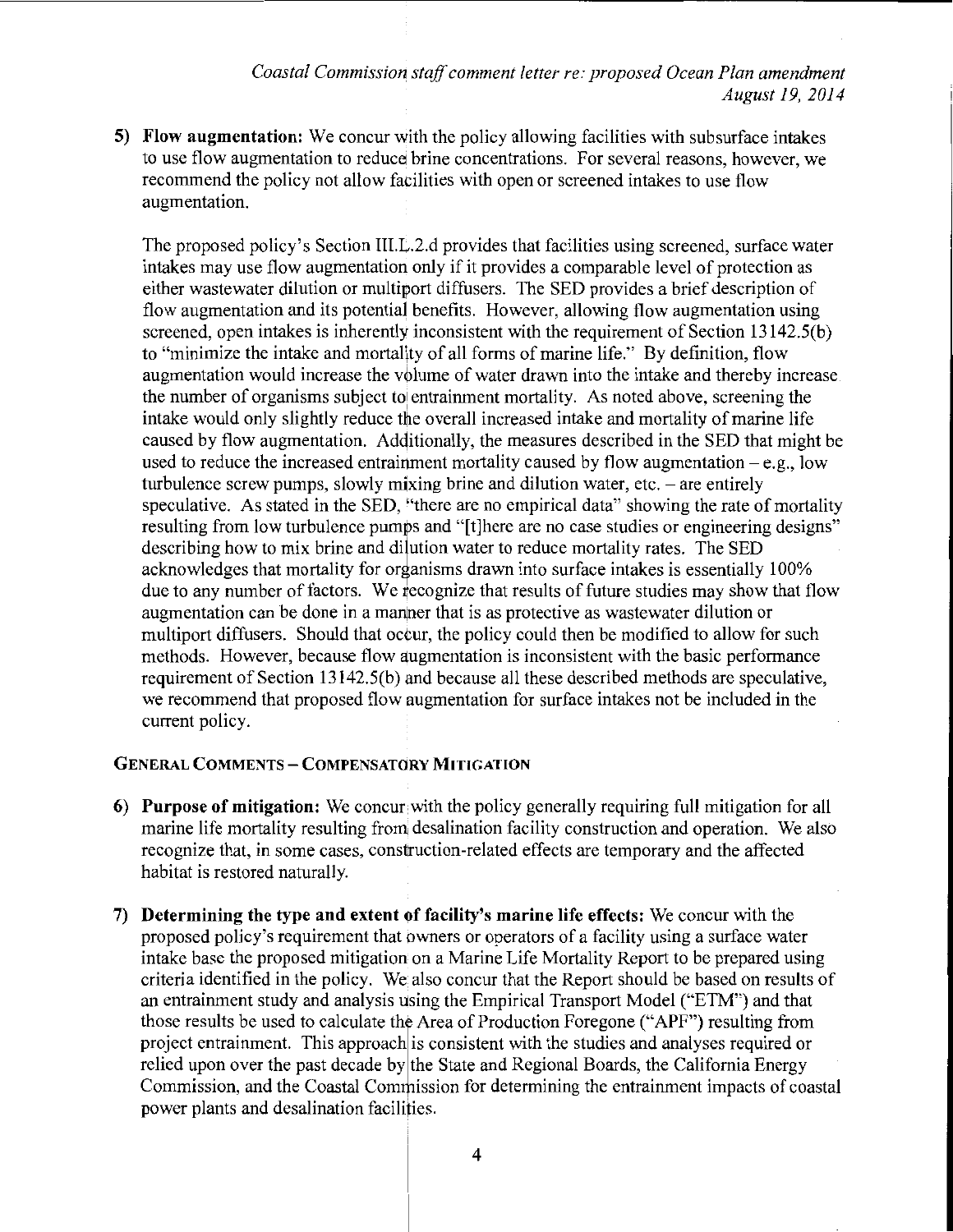- **8) Amount and area of mitigation:** The policy proposes that the APF be based on a 90% confidence level; that is, that there is a 90% level of confidence that the area of habitat created or restored to provide mitigation, if fully successful, will fully compensate for the identified level of marine life losses. A high confidence level is important for several reasons, including:
	- To make up for a low mitigation ratio: The policy's 90% confidence level is based on mitigation being provided at a 1:1 ratio. This is in lieu of the mitigation ratio approach generally used for mitigation projects  $-e.g.,$  requiring that mitigation provide twice or four times the area of lost habitat to make up for the temporal and spatial habitat losses that occur until a mitigation sit¢ is successful. The policy's approach is due in part to entrainment impacts being measured as an annual loss of productivity rather than a loss of habitat. However, when using only a 1:1 mitigation ratio, it is particularly important to have a high degree of confidence that the mitigation will adequately compensate for the expected losses.
	- To better mitigate for entrainment impacts that are identified indirectly: The source water calculations used to develop the APF are generally based on no more than a handful of the dozens or hundreds of species entrained; therefore, the mitigation amounts derived from the ETM and APF methods are based on a relatively small number of species serving as surrogates for all entrained species. Requiring a high confidence level for the compensatory mitigation is therefore more likely to provide assurance of some level of mitigation for the many species that are not included in the source water calculations conducted as part of an entrainment study.
	- To make up for temporal losses: The recent history of creating or restoring sites to provide mitigation shows that it generally takes years (or decades) to meet the necessary performance standards. Requining an initial high confidence level will help identify the full expected type and amount of mitigation needed and may result in fewer future problems.

For most projects, using a confiderice level of 90% would not create a substantial additional burden or a substantial cost increase to provide the necessary mitigation. For example, using an APF with a 90% confidence level for the Poseidon Carlsbad desalination facility would have required only about 12% more mitigation acreage than the APF used at that time by the Coastal Commission, and a similar increase in mitigation cost would still have the total marine life mitigation costs represent less than 4% of the project's overall capital and construction costs.'

**9) Mitigation methods:** The policy proposes allowing either of two options to provide the compensatory mitigation needed to replace marine life or habitat lost due to desalination facility construction or operation. In either case, approval of the proposed mitigation is to be done in conjunction with other agehcies, including the Commission.

<sup>&</sup>lt;sup>3</sup> See Coastal Commission's Final Adopted Findings for CDP #E-06-013. The 80% APF for that project totaled 113 acres, and the 90% APF would be approximately 126 acres, an 11.5% increase.